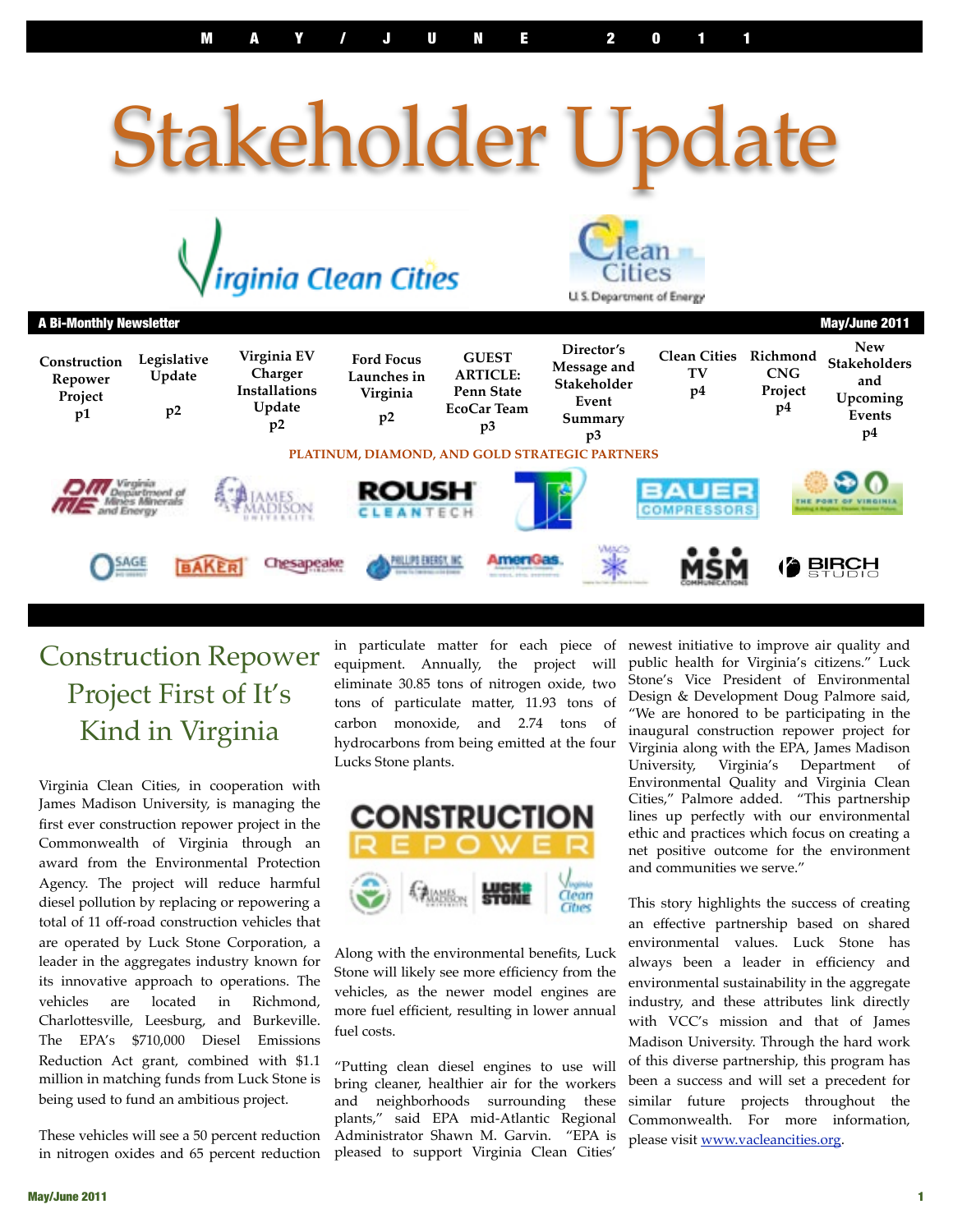# Legislative Update

Last month we informed you of several alternative fuel related bills being brought before the Virginia General Assembly. An update on the progress of those bills is below:

**HB2105- Bulova- EV Charging Services-**Creates EV rate and allows charging services. Th provision of electric vehicle charging service by a person who is not a public utility, public service corporation, or public service company shall not constitute the retail sale of electricity. Also dictates that public utilities in the Commonwealth shall evaluate options to develop and offer off-peak charging rates or other incentives to encourage owners of an electric vehicle to charge or recharge its battery during non-peak times. **Passed both houses and been approved by the Governor effective 7/1/11.**

**HB2282- Marshall, Merricks- DGS AFV Fleet Replacement-** Directs DGS Director, Secretary of Administration, and Senior Energy Advisor to plan to replace all vehicles in centralized fleet with alternative fuel vehicles to the greatest extent practicable considering current infrastructure, potential cost savings, and vehicle use, then for DGS to implement. **Passed both houses and has been enacted into law.**

**There is a planned bill signing of these two items on Tuesday, July 12th, 10 am at the Department of General Services Fleet Office**

At the Federal level, there are also a couple of significant newly introduced pieces of legislation being considered:

**HR 1380- Sullivan- NAT GAS Act-** provides incentives for the use of natural gas as a vehicle fuel; the purchase of natural gas fueled vehicles; and the installation of natural gas vehicle refueling property.The bill will provide numerous provisions such as a tax credit of up to 80% of the cost of buying a natural gas vehicle.

**HR 2014, SB 1120- Rep. Carter, Sen. Cardin, Propane GAS Act-** The bill calls for extension of current and previous incentives for propane autogas.



*Source: legis.virginia.org*



#### Virginia EV Charger Installations

Potomac Overlook Regional Park, in Arlington, VA, invites owners of electric and plug-in hybrid vehicles to enjoy a visit to the park and charge up free while they are there! The park recently installed a charging station with both Level 1 (110V) and Level 2 (240V) capabilities. In addition to charging up free, electric vehicle and plug-in hybrid owners get the privilege of driving down the park road to near the nature center where the charging station is located.The park is actively soliciting companies or individuals that can provide an electric or plug-in hybrid vehicle for park use.

Potomac Overlook is an educational facility with a heavy emphasis on energy issues. Any company or individual who enables the park to acquire an electric vehicle or plug-in hybrid will receive a level of acknowledgment and promotion commensurate with their kind donation and/or facilitation. Individuals should call Potomac Overlook at 703-528-5406 and ask to speak to Martin Ogle or Rich Bailey, or e-mail [mogle@nvrpa.org.](http://www.virginiaev.org/mogle@nvrpa.org)

Public access electric vehicle charging infrastructure has also recently opened at Virginia Commonwealth University. The two Level 2 charging stations are installed on the second floor of the West Broad Street parking deck and are the first Level 2 chargers installed at a university in the state of Virginia. The Science Museum of Virginia, in conjunction with Urban Grid, has also installed a Level 2 charger. The charger opened for business on June 1st and is located at 2500 W. Broad St. in Richmond.Virginia now has 22 public electric vehicle chargers, and many more are installed each month. View locations at [http://](http://www.afdc.energy.gov/afdc/progs/ind_state.php/VA/ELEC) [www.afdc.energy.gov/afdc/progs/](http://www.afdc.energy.gov/afdc/progs/ind_state.php/VA/ELEC) [ind\\_state.php/VA/ELEC](http://www.afdc.energy.gov/afdc/progs/ind_state.php/VA/ELEC)

### Ford Focus Launches in Virginia

On Friday, May 6th 2011, Ford unveiled the 2012 Ford Focus Electric Vehicle at a press conference including VCC and stakeholders in Richmond. The press conference and event illustrated the ways in which Richmond Virginia is preparing for electric vehicles. This release included a comprehensive overview about electric vehicle technology and energy needs, infrastructure development and government and utility policies being developed to support these new automobiles.



The 2012 Focus Electric was displayed for the first time in Virginia alongside prepared remarks, and a Q&A with speakers.

Richmond is one of the first of nineteen markets in the United States that are slated to receive the Focus Electric in late 2011. Ford recently recognized the city for being among the 25 EV ready markets in the U.S. The strength of public/private partnerships and a joint resolution to prepare for plug-in electric vehicles in the Commonwealth were among the reasons for this inclusion. While Ford has not yet announced a price for the Focus Electric, they have indicated that the price would be comparable to other plug-in electric vehicles on the market.



*Source: Ford Motor Co.*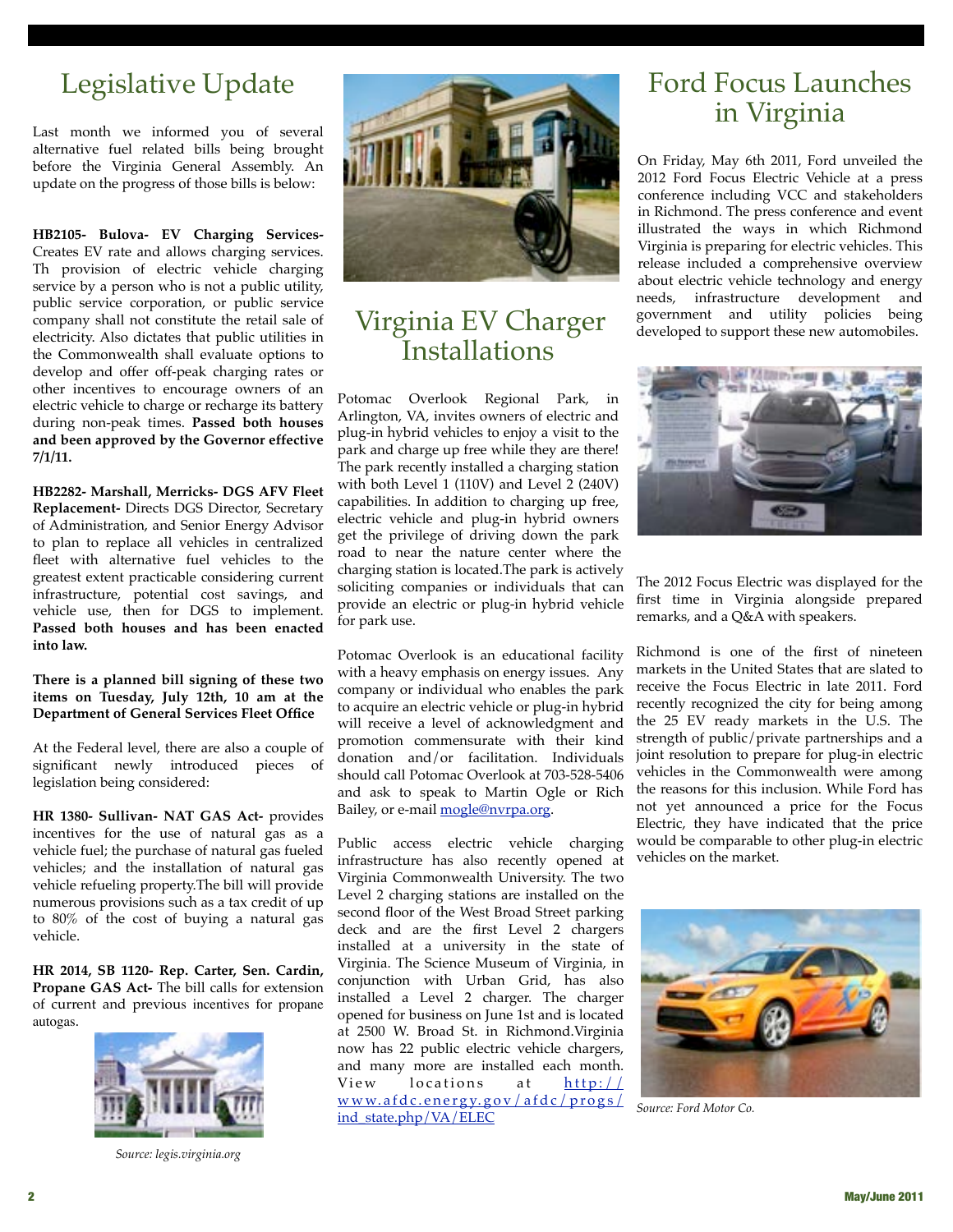# Director's Message

*Just when we think it can't get any better at Virginia Clean Cities, it does! We've held several successful events over the last few months, worked on several exciting opportunities for our stakeholders, officially hired our Clean Cities University intern, added a new intern and a few fantastic stakeholders.* 



#### *Over 70 attended our electric vehicle stakeholder event*

*held at VCU on June 8th. Alleyn and I also got to attend the national Clean Cities Stakeholder Summit in Indianapolis during the week of June 27th. The summit provided a forum for collaboration between DOE, coordinators, and stakeholders to discuss opportunities, challenges, and strategies.* 

*The EcoCAR Challenge Finals Program was held recently and Virginia Clean Cities especially wants to send congratulations to two groups. To find the winner, we don't need to look any further than Blacksburg. The Virginia Tech team took home the top prize and swept several categories. The Penn State team won 4th place overall, and as you'll read below, VCC has made a special connection with the team. Congratulations to both teams for a job very well done!* 

*As a final note, I'd like to extend a welcome to VCC's new summer intern, Shane Riordan. Shane worked as a schoolteacher in New York City, and has now joined Ryan and Alleyn in our JMU office.*

*Chelsea Jenkins Executive Director*

# **Guest Article**: Penn State EcoCar Team

Penn State's Advanced Vehicle Team participated in EcoCAR, a challenge sponsored by General Motors and the Department of Energy that pits 16 international college engineering teams against each other in an effort to create the most efficient and consumer-friendly hybrid vehicle. The Penn State team has reached out to form a relationship with VA Clean Cities based on their shared mission to promote alternative fuels and vehicles with the goals of reducing harmful emissions and decreasing dependence on petroleum.

Penn State EcoCAR attended the VA Clean Cities workshop on March 23, 2011 in Fairfax, VA. At the workshop, they were able to discuss their mission and technology with other attendees, while learning more about electric and hydrogen vehicle technology and efficient driving. "We were thrilled to attend such a well-organized, informative workshop to share our goals and missions, and expand our own knowledge at the same time," said

Penn State EcoCAR Outreach Coordinator welcoming hosts."

The team enjoyed various presentations on



a l t e r n a t i v e was able to ScanGauges provided by

through the parking lots at the Fairfax County Government Center. "It was my first time driving an all-electric vehicle," she said. "It was remarkably quiet when it started, and it drove very well. I was so happy I got a chance to try one out." Team members also had the chance to speak directly with GM representatives about the Chevy Volt, which is a very similar in vehicle architecture to the team's EcoCAR.

# Virginia Clean Cities Holds Successful Stakeholder Event

Virginia Clean Cities held a successful stakeholder event on June 8th at Virginia Commonwealth University. Over 75 Virginia Clean Cities stakeholders, organizations, and interested individuals joined VCC for the stakeholder meeting, which included a ride-n-drive opportunity featuring the Chevy Volt. Attendees learned about what the Commonwealth of Virginia and the nation are doing to prepare for electric vehicles, what vehicle electrification could mean for their organization, and what they can do to get involved.



Virginia Clean Cities holds quarterly stakeholder meetings throughout the year to inform our growing stakeholder base about what we are up to as well as provide relevant information about various alternative fuel and

advanced technology vehicle topics. Held throughout the Commonwealth, and typically paired with a tour and ride-n-drive, these events are fantastic networking opportunities for our stakeholders.

Allison Lilly. "We'd like to thank Chelsea During the Clean Cities workshop, Penn State Jenkins and Alleyn Harned for being such EcoCAR was fresh off of their spring energies, and and Drive event. workshop at the Environmental Protection Agency's National Vehicle and Fuel Emissions Laboratory.. This workshop included rigorous rounds of emissions testing and a media Ride

participate in In addition to working on the actual EcoCAR, an efficient-a GM-donated vehicle that has been d r i v i n g renovated into an extended range electric w o r k s h o p vehicle, the team also spends a lot of time u s i n g reaching out to members of government, VA Clean Cities. They were also given the State EcoCAR hosted 53 of events to reach out opportunity to test-drive several alternative to members of government, media, and fuel vehicles. Thorpe drove an electric van consumers, including informational panels, consumers, and students, much like VA Clean Cities. In the 2010-2011 academic year, Penn ride and drives, and creative promotions. The team supports all forms of alternative energy – not just vehicle-related – and is making it a point to educate the Central PA community. presentations and award ceremonies. Please

check out the Penn State website at [www.hev.psu.edu](http://www.hev.psu.edu) or the EcoCAR Challenge website at **[www.ecocarchallege.org](http://www.ecocarchallege.org)** for competition results!

**-** *Allison Lilly*